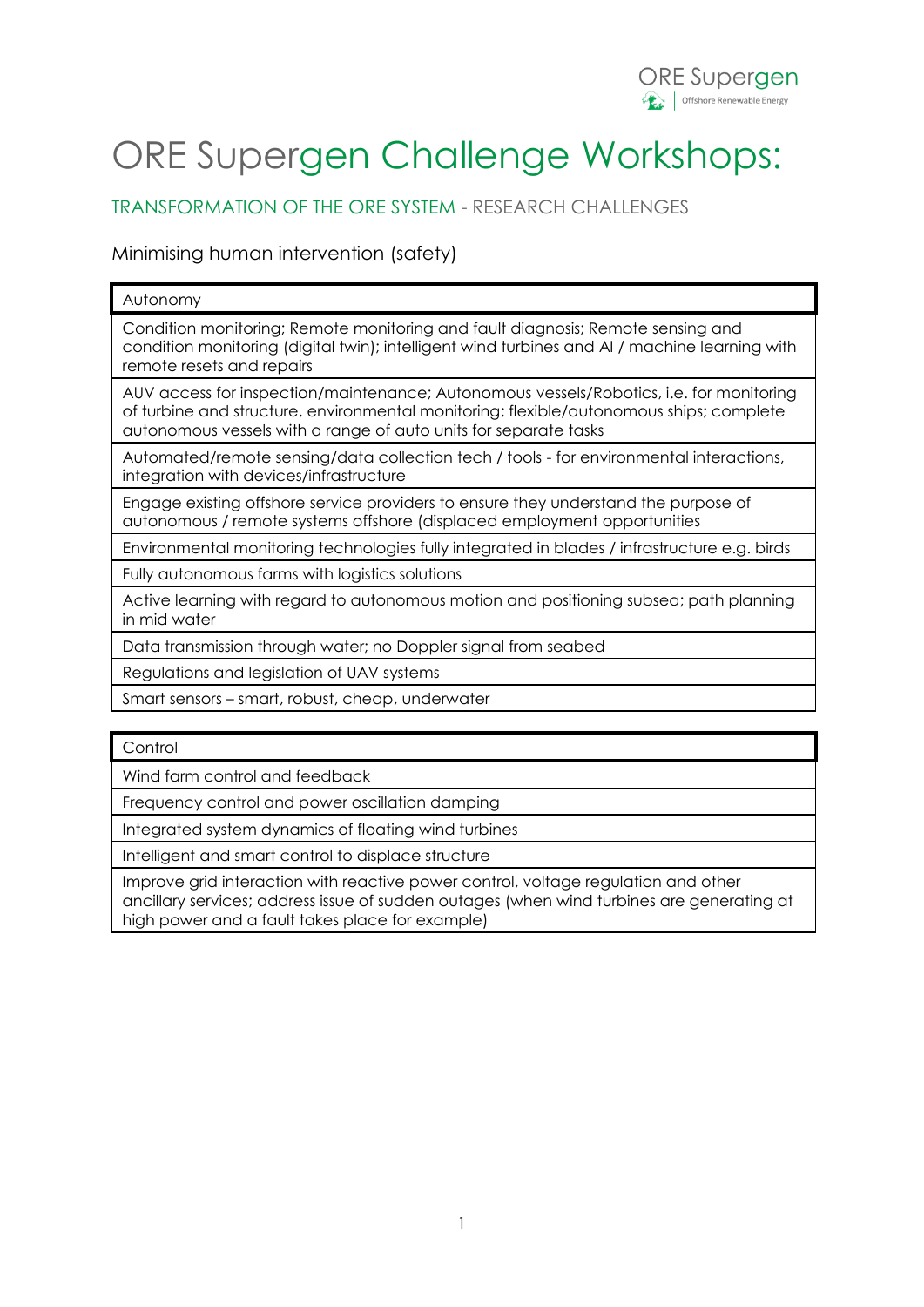

### Improving communication/resolving conflicts

Data/information/knowledge sharing/exchange

Affordable data collections systems – archiving – data mining; BIM/GIS equivalent for ORE; common data formats e.g. AGS

Early engagement/Integration of environmental issues to facilitate designing out of environmental issues

Uncertainty; difficult conditions, use established knowledge understanding

Interaction with other marine users - tech/skills synergies, conflicts (planning, insurance), co-location

'Soft' infrastructure – local knowledge/ capability

Raise awareness/sharing of performance and failure for whole life cycle

Data anonymity and building trust

Providing access, increasing availability (public)

OEMs/Developers/Academia/regulators (e.g. consenting mammals/benthic impacts)

Improved analysis tools and treatment of big data, smarter benchmarking

Software sharing and curation

Share lessons learnt, e.g. structural responses

G+ (global offshore wind health and safety organisation)

Regulators, OWA, ORECAT, EU, Networks etc., H2020, European academy of wind energy

Data and digital cyber security

Providing reassurance / informing / educating

Public acceptability issues - communicate progress on collision risks to de risk public perceptions

Environmental considerations early to avoid conflict in consenting process

Commonality in systems, share progress

Run events specifically for politicians to educate at level of non-scientist

Ocean literacy – communication to politicians and public, education, improved understanding public engagement;

Ecological impact/perception of harm - communications re for e.g. noise impacts on mammals

Ensuring societal acceptance/addressing public perception

Consistent language

Informing government better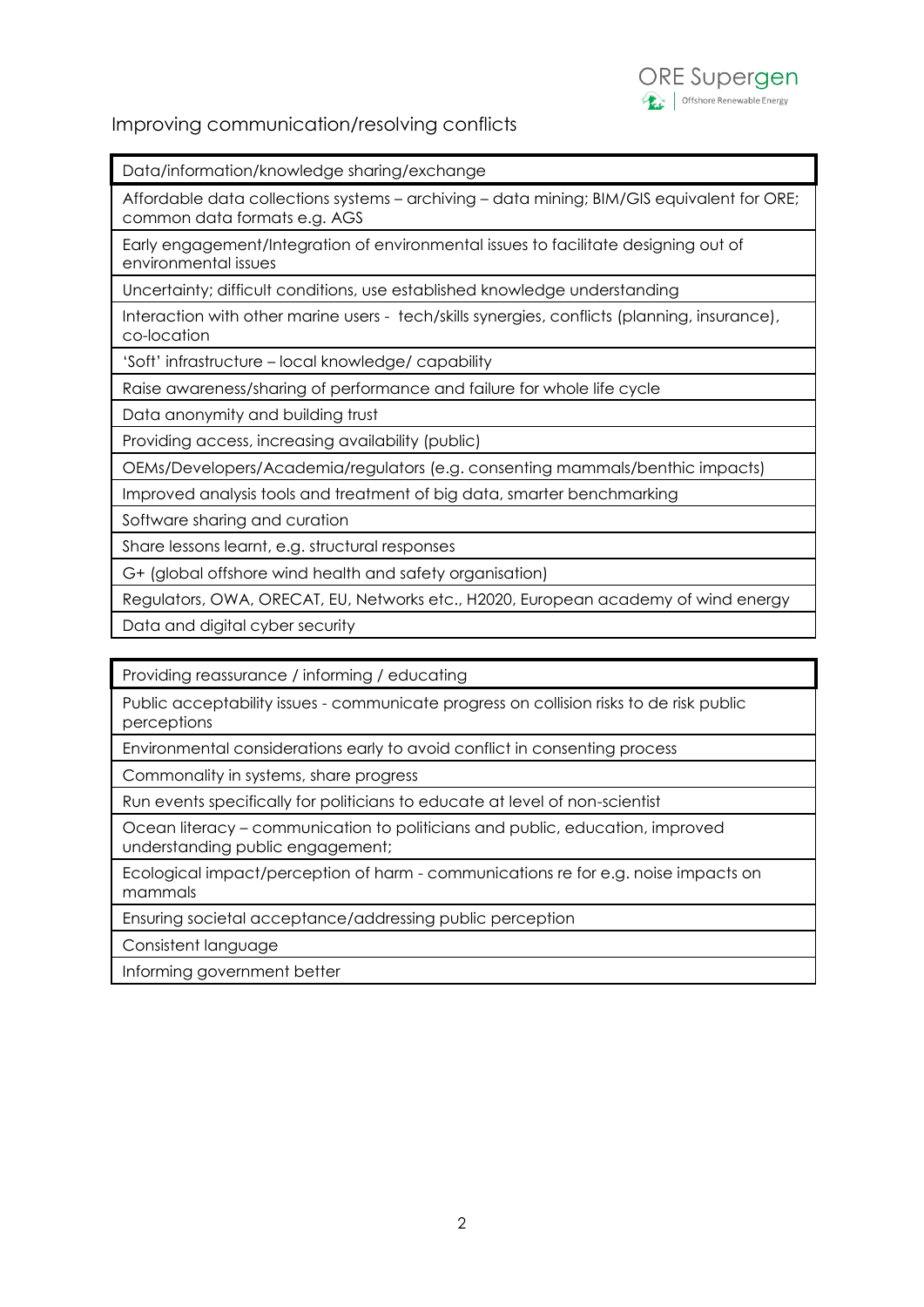## Reducing uncertainty/risk

Better data/ understanding

Detailed measurement of the ocean over time (velocity, waves, turbulence); resource variations, extreme events; site specific

Risk – reliability/survival

Standardised approaches to environmental monitoring across sectors with national data sets

Resolve environmental impact uncertainties

Better measurement/forecasting/characterisation of resource/MetOcean, i.e. wind @ 100m, influence of land, accessibility forecasting, extreme event prediction etc.

Marine system carrying capacity - Limit of UK coastal waters to accommodate offshore wind; environmental limits

Cumulative/in combination effects - better prediction and detailed monitoring overtime; Industrialisation of offshore - far field and cumulative effects - 'in-combination' effects

Evidence for collision risk - further develop tech. ; Improve collision risk models (for birds/moving wind)

Cyclic loads on foundations/soils

Operational limits of devices, i.e. size limitations of turbines, fatigue damage

Biological impact: birds, mammals, benthic (cabling)

O&M uncertainties: risk based approaches to minimise risk

Dynamics/system stiffness of moored systems

Better understanding of wakes (wind and tidal)

Reducing policy uncertainty

Route to market (tidal), needs policy framework, gov't and public support

Political will – 'need a political champion' who is open to learning the opportunities presented by the offshore industry (learn from wind)

Clear vision and policies for 2050, endorsed by gov't, informing policy and public

Reducing financial risk

Impact of failures on investor confidence

Valley of death – no support to commercialise

Reduce uncertainty of LCOE prediction; £/kWh – overall system models; economic analysis

Return on investment - expectations of investors

Confidence in returns on investments

Providing reassurance to investors/confidence in returns

Public acceptance / perception

Environmental considerations early to avoid conflict/consenting issues

Impact of poor ocean literacy on perception

Lack of confidence – in tech, public perception and awareness, impact on investors

Aesthetic impacts of turbines close to shore - consenting risk and impact on schedule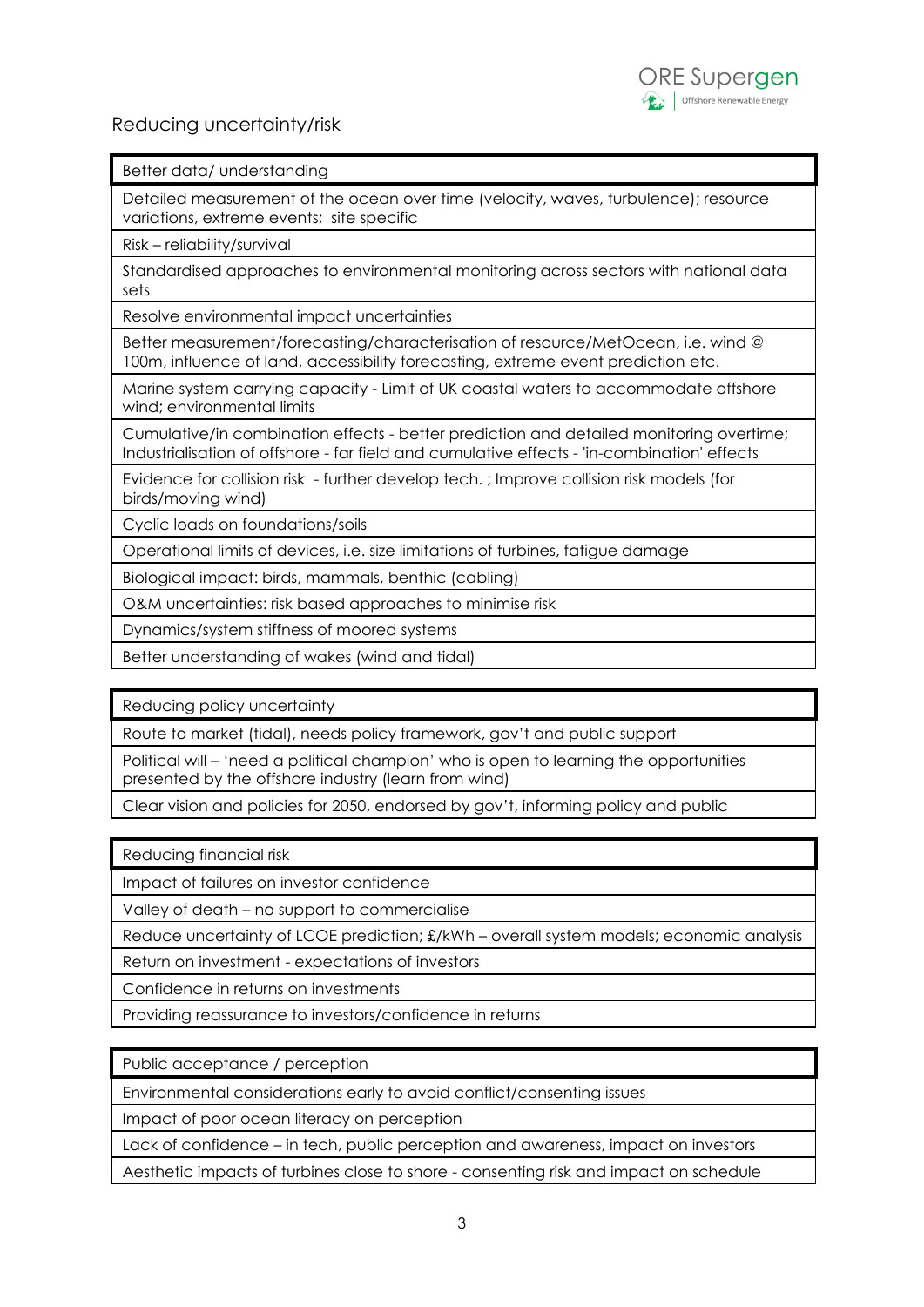

Improved design (cost effective)



| Novel concepts for wave and tidal devices                                                                                               |
|-----------------------------------------------------------------------------------------------------------------------------------------|
| Novel PTO & control system for wave - control systems for wave to improve yield & survival                                              |
| Design for through-life performance with reliable components, balance among device<br>properties, control strategies and PTO properties |
| Yield optimisation; blocking and efficient arrays in real channels                                                                      |
| Moorings & foundations; coupling mooring analysis and hydrodynamics for OW / W<br>devices; multi devices per foundation                 |
| Structured innovation for wave technology                                                                                               |
| Structural design/structure of wind turbines                                                                                            |
| Improve reliability of electrical power conversion systems (all components)                                                             |
| Cable life                                                                                                                              |

Cable life

Multi-device in one system (MPP)

Mooring systems and cost reduction of mooring components

Reduce cost of all components (i.e. some from O&G - over engineered )

Floating wind - safe, economic, reliable, how to build/get energy out? Spar vs. TLP

Multi-rotor design for wind turbines

Larger wind turbines (20MW+)

Hybrid systems/Multi-purpose platforms (MPPs)

Vertical axis wind turbines (VAWTs),Fault tolerant modular designs, Airborne wind & PTO

Innovative subsystems and components

Power transmission alternatives, e.g. HVDC, and connection to shore - cost effective/reliable

Design for different service lives than 25 years

Design for decommissioning (whole life)

Validated design and fatigue models for composite tidal blades (cross sectoral in wind)

Accelerated fatigue testing of tidal turbine blades

Improved industry participation in design code development and optimisation

Risk based design

AI into control to reduce weight and costs

Consider redundant systems to reduce time off for maintenance and human intervention

Optimal control under network constraint

Remove future decommissioning cost – establish case for triple bottom line benefit of in situ decommissioning of structure/foundation

Combined aero, hydro, mech. response analysis  $\rightarrow$  RT control for optimal response and FSI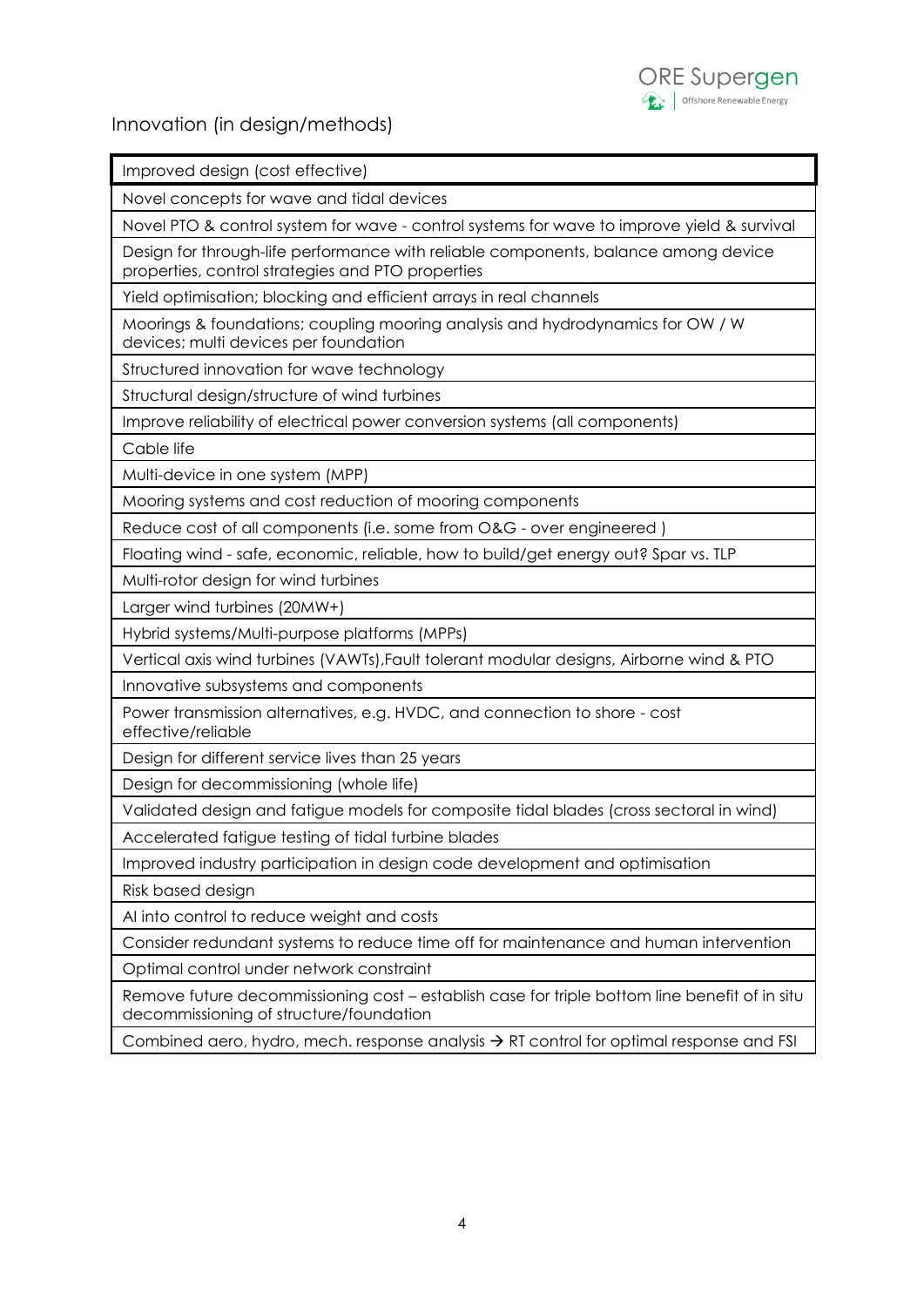Better design methods

Modularisation / streamline manufacture to minimise (high risk) offshore activities; reducing cost of deployment); new concept to combine device into one system

Technology convergence to follow markets/opportunities; convergence of components/ whole systems; component consolidation for wave

Probabilistic design

Wind farm analysis and design tools

Similar design philosophy for monopiles/towers

Unpack existing practices inherited from O+G – padded due to people/hydrocarbon risk. Instead develop rational, coupled structures & foundations with the right target reliability

We spend too much on site surveys and inspections, use smart survey tech (autonomous geotechnics and geophysics) and smart inspection methods (remote vision/intervention)

Cables should not be design on same basis inherited from large O+G pipelines; revisit fundamentals of exposure and support to unlock more cost effective designs

Numerical modelling

Hydrodynamic interaction for support platforms of devices; aerodynamics FSI

Arrays - Efficient numerical models for optimisation; optimal control; understanding device conditions; hydrodynamic interaction; uncertainty quantification

Numerical models – understanding of best practice, error, assumptions (better use, reduced risk, reduce LCOE); system based numerical modelling

CFD - Fully coupled FSI/ 3 phase flow (air, water, solid)

Extreme loads vs. operation behaviour; lifetime loadings / fatigue; understanding localised environment conditions to inform aggregated effects (e.g. on fatigue);

modelling/prediction of extreme/'strange' environmental loads

Understanding scaling effects – move towards larger scale modelling or field experiments

Fully integrated/coupled design tools, i.e. wind, wave, current, structure

Cheaper methods for resource assessment (virtual MET mast)

Improved geo-tech modelling

Wake modelling (wind)

Integrated design tools for floating structures. Most need for development

Array optimisation: maximisation of extracted energy while minimising environmental impact

Hydro –wave – sediments – biogeochemical – coupled numerical models to assess positive/negative environmental impacts

Modelling of large deformation geotech./installation problems and validation

Better manufacturing methods

Innovative manufacturing process for modular systems

Additive manufacture with bespoke material (limitations to component size?)

Preparation for reduce cost/ high quality re-commissioning

Design and development of load limited systems/reuse of high cost infrastructure

Condition monitoring/appraisal (SHM) to enable re-use max value of high cost infrastructure

Reduction in composite manufacturing costs

Common fabrication of monopiles/towers

Standardisation of fabrication of substructures. Difficult to design for all options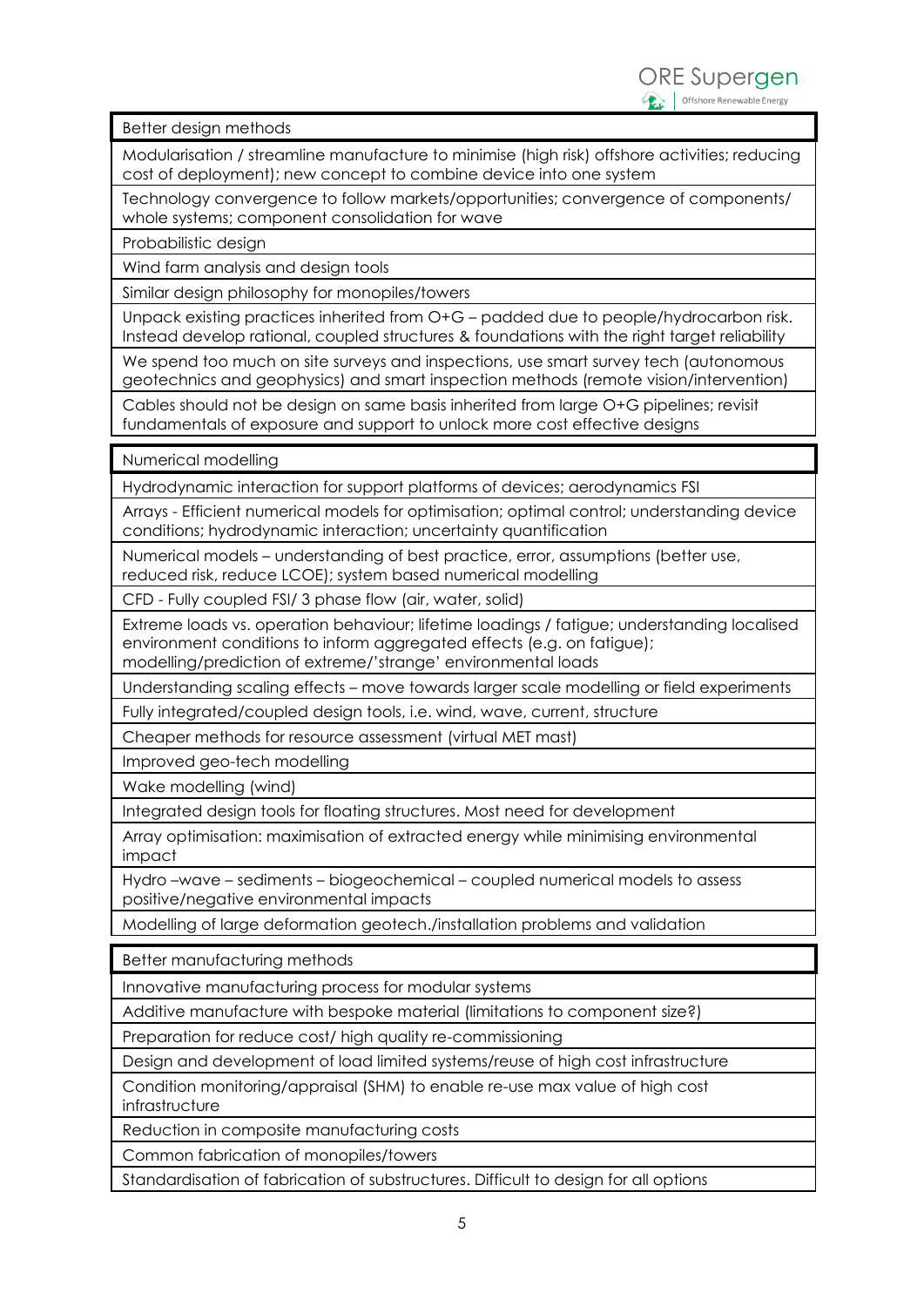Better/ alternative materials

Low carbon materials (whole life-cycle / fit for purpose in ocean environment – marinisation of components; resilience, corrosion, degradation, protection e.g. Fouling on joint sensors

Combined coatings / materials vs biofouling

Better materials for turbine blades, alternatives for floating e.g. concrete hulls, wave (composites, potential for WBRH learning  $\rightarrow$  tidal devices (smaller) support structures

Anti-corrosion (protecting assets) (or replace corroded elements)

Design for high fatigue life/materials for this and control (above)

Modelling methods to enable evaluation of innovative solutions and of high fatigue life

Framework for evaluation/managing service life

Active coatings

Bio inspired materials and structures

Programmable materials EAPs etc.

Smart composites (anti-corrosion and SHM ;layers)- Wind, wave, tidal, cross sectional

Composite materials benefits as alternatives to steel as less biofouling, greater performance, lower mass, Res Q: recyclable/re-use

Biofouling integrated with design (very difficult to apply retrospectively) – Wind mainly/splash zone could be major LCOE gain

Control methods to enable the use of more flexible, lightweight materials, and/or stabilisation of dynamics response (wave control on floating wind)

Design of high tolerance drivetrains to enable large dynamic response – digital hydraulics/direct drive bearing

New management strategies

Joint / community ownership models (as on land)

Colocation of technologies/smoothing of power supply at large scale (interaction) – large scale/systems level

Hybrid devices (as for power supply and/or for stability)

Increased use of automation to reduce installation and operation (O&M)

Links - control systems repos farms drawing on big data/embedded sensors (SHM)

OF-HUB: collaboration across industry partners on modelling/field/site/data

Contracting strategy to allow optimised fabrication

New financial / commercial models

Innovative finance mechanisms; development grants for technology and challenges, generation subsidy

Finance/commercial management/models

Links – optimisation of service life of existing systems (structures for reuse/over several generations of device

Pathways to cost reduction without increase MW per support

Joint industry common testing platform for cross sector components

Improved confidence in industry leading to finance improvements

Reduce uncertainty of cost predictions – learning from offshore wind reliability methods